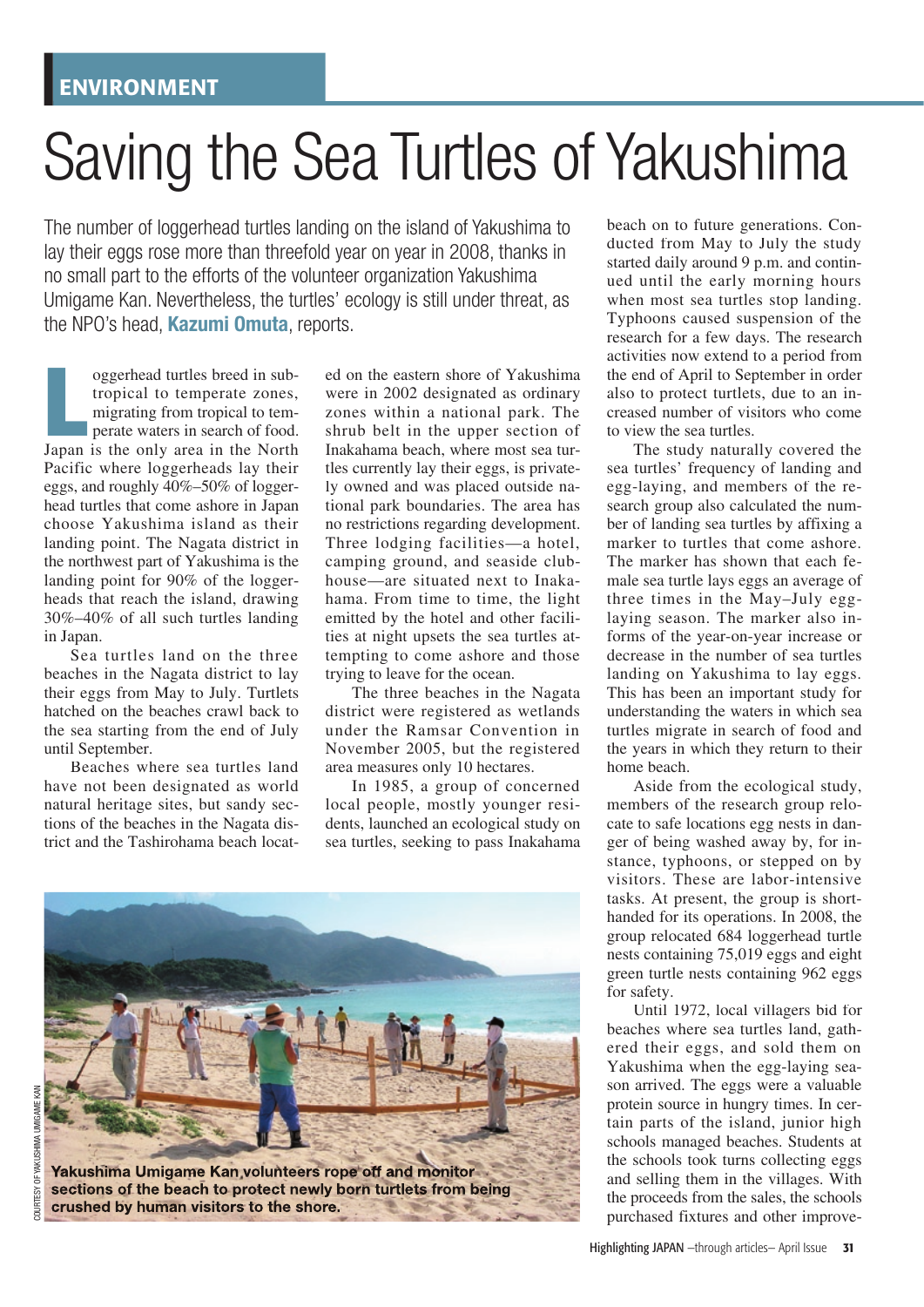ments. One informant who gathered eggs in those days said that more than fifty sea turtles used to lay their eggs on one beach in a single night. There are also stories of people who visited Yakushima all the way from Okinawa in order to catch sea turtles. This suggests that a greater number of loggerhead turtles visited Yakushima in those days to lay their eggs.

In April 1973, the Yakushima Town Office placed a ban on the collection of sea turtle eggs by enforcing a natural conservation ordinance. No penalty was levied, but the office appointed observers to protect the eggs during the egg-laying season and prevented illegal digging for eggs.

In June 1988, Kagoshima Prefecture established a sea turtle protection ordinance. The prefecture announced its policy to protect landing sea turtles and the eggs they laid within its limits, and established penalties.

In July 2006, the Ministry of the Environment designated sea turtles for protection under the National Parks Law. The Ministry protected by law sea turtles landing on Maehama, Inakahama and Yotsusehama beaches in the Nagata district and on Tashirohama beach, and set penalties for repeat violators of a fine of 300,000– 500,000 yen or imprisonment for up to one year. First-time offenders are punished with a fine of 100,000 yen (1,030 dollars).

Loggerhead turtles coming ashore in the Nagata district grew in number in 1990. After repeated rises and falls, the number of landed loggerheads rose more than threefold year on year in 2008, which was astonishingly rapid growth. Assumed causes of this increase include protection of eggs (ban on egg collection) under ordinances and other rules since 1974, a volunteer organization's achievements in its long-term sea turtle protection activities, prohibiting drift-net fishing in the North Pacific, an area in which loggerhead turtlets migrate, and measures for preventing incidental catches implemented on the west coast of Mexico. I believe that termination of fixed-net fishing and incidental catches in coastal waters in 1998 also contributed to Yakushima's loggerhead increase.

## **The Negative Impact of Tourism**

Visitors to Yakushima began to increase in number in 1993 when the island was registered as a world natural heritage site. In line with this increase, numbers increased of those visiting Yakushima's beaches to watch sea turtles. As a result, sea turtles were increasingly obstructed from landing and laying eggs, and turtlets were more frequently stepped on and killed on their way from hatching locations to the sea. To deal with these problems, in August 1999 Yakushima Umigame Kan (Yakushima Sea Turtle Center) launched nighttime turtlet protection activities on Inakahama beach in cooperation with the Kagoshima Prefectural Government and Kamivaku Town Office (now the Yakushima Town Office), in addition to its activities for protecting adult sea turtles. Umigame Kan roped off an approxi-

## **A volunteer measures a tagged turtle's back.**

mately 300-meter-long section of the sandy beach with the greatest number of nests and called on visitors to exercise caution to avoid accidentally crushing newly hatched turtlets approaching the ocean.

Sponsorship of the beach-roping activity moved from Umigame Kan to the Ministry of the Environment in 2002 when Inakahama, Maehama and Yotsusehama beaches in the Nagata district were incorporated into a national park. The Kamiyaku Town Office offered posts, Umigame Kan supplied rope, and the Ministry of Education performed its installation in cooperation with the Kagoshima Prefectural Government, Kamiyaku Town Office, Umigame Kan, and concerned local residents. Installation of turtlet protection ropes used to begin in mid-July, but in 2008 the period was moved up to July 3 to coincide with the start of the incubation period in order to prevent more turtlets from being crushed. In a further step, ropes were installed to mark off a

100-meter section of Maehama Beach, which hosts the greatest number of sea turtle nests, to protect turtlets in the same period as on Inakahama.

Viewers of sea turtles numbered 1,672 in 1985 when the ecological study was launched. This number rose to 2,719 in 1993 when Yakushima island was registered as a world heritage site, to 10,285 in 2005 when the three beaches were registered under the Ramsar Convention, and reached 11,846 in 2008. The huge crowd began to significantly affect sea turtles' landing and egg-laying, and the



hatched turtlets. Annual visitors to Yakushima surpassed 400,000 in 2007. The lowest estimates of annual visitors to Inakahama beach, including daytime visitors, exceed 200,000 considering the number of visitors to the island.

Catching sea turtles and collecting their eggs are activities governed by laws and ordinances. But no restrictions exist on watching sea turtles. Tour guides and others currently take customers to the beaches and show them sea turtles laying eggs and turtlets, calling these "eco-tours."

Relevant administrative agencies have ignored the conditions surrounding turtle-viewing. Until 2008, they provided no response, with the exception of areas inside the ropes. They have taken no action against turtle viewers. Umigame Kan has conducted significant protection activities by relocating eggs and taking steps for protecting incubation, all on a voluntary basis. Responding to increasing numbers of sea turtles and people who